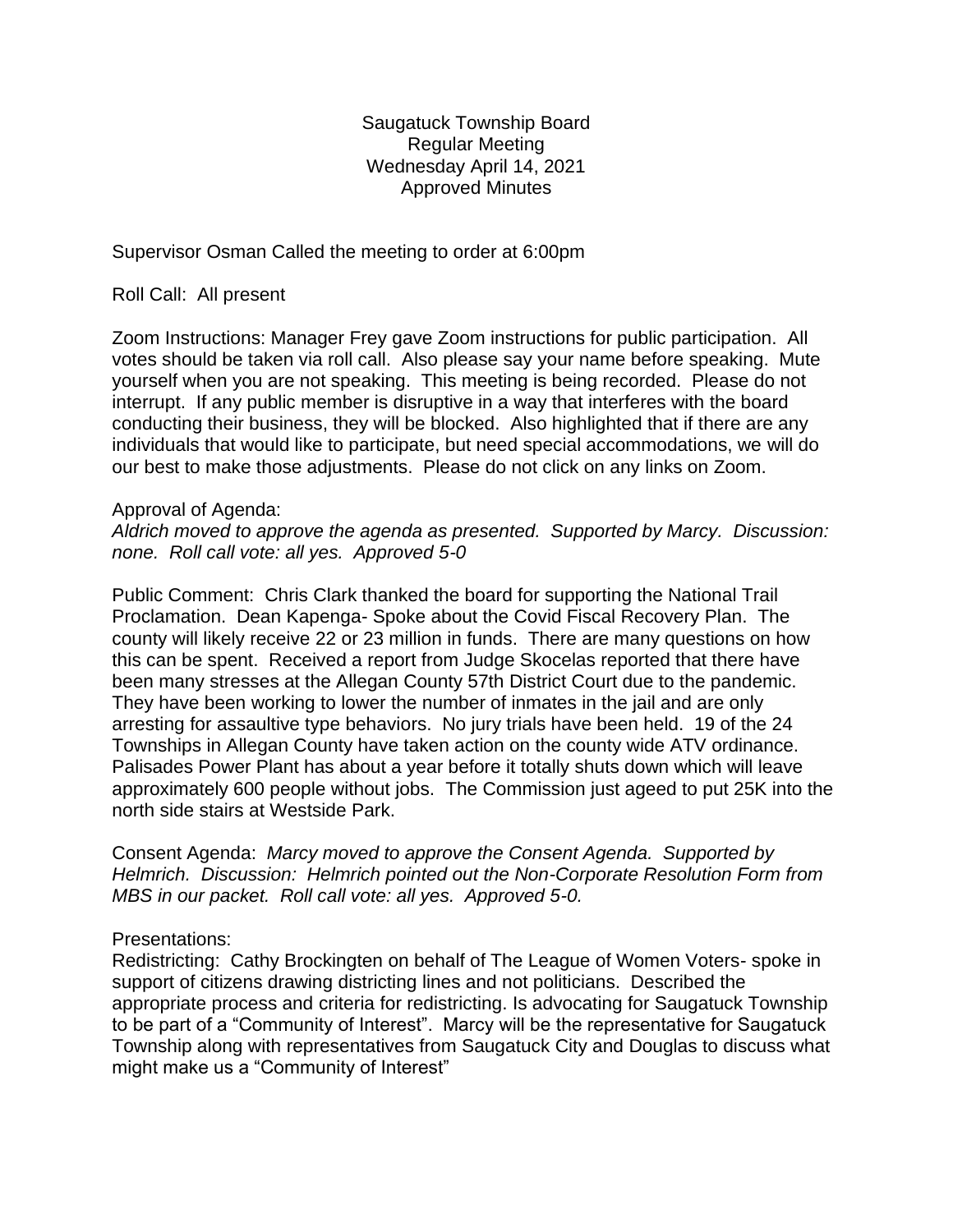Legal Assistance: Judge Bakker educated the board regarding the Allegan County Legal Assistance Center. The center helps Allegan County residents who have a civil case navigate the legal system. They do not provide legal advice or represent anyone in court. They can explain a person's legal options and the process they need to follow. Many people are unaware of this resource. Victims of domestic abuse can really benefit from this service. The services provided are free. Sheriff Baker spoke about his perspective on the center. This is an incredible resource for our law enforcement officers to present to people that they are serving in our community.

Closed Session; *Marcy moved to move into closed session with the Township Attorney to consult regarding Tyler and Josiline Bowdish v. Saugatuck Township filed on January 27, 2021 in the 48th Judicial Circuit Court Allegan County, Michigan, bearing Case No. 21-63732-CA; also Tyler and Josiline Bowdish v. Saugatuck Township administrative appeal to the State Board of Construction Appeals. The motion is in compliance with the Michigan Open Meetings Act provisions MCL 15.263(e). Supported by Aldrich. Discussion: none. Roll call vote: all yes. Approved 5-0.* 

Supervisor confirmed that all board members had returned to the Zoom meeting following the closed session by calling the roll. All present.

*Marcy moved that the board follow the recommendations of counsel discussed in closed session. Supported by Bigford. Discussion: none. Roll call vote: all yes. Approved 5- 0.*

Recycling: Frey- the Chair of the Recycling Committee, Garnett Lewis is on the call. I have outlined the ask of Saugatuck Township on pg. 54. \$1250 for HHW Day, \$205 for Back to Basics Mailer, \$220 for Battery collection container - two collections in 2021, and \$500 for Donation toward purchase of reusable bags for a total of \$2175. Garnett Lewis- will not go over the report in the packet as I did in detail last meeting. Did want to give an update on the Household Hazordous Waste Day. There are 52 spots remaining. We are anticipating that we will fill each spot. This has been a popular event so far. Appreciates the help and support of Saugatuck Township. Aldrich moved to approve the request for funding of Recycling Committee activities not to exceed \$2175. Supported by Marcy. Discussion: Marcy- Great job at last meeting Garnett. Roll call vote: all yes. Approved 5-0.

Public Meetings: Frey- at the March meeting we discussed if we should continue to hold meetings via Zoom as the OMA does allow for it due to Covid. This discussion was tabled to the May meeting. This is the discussion before the Board. Marcy- in Saugatuck there are many current cases of the Covid variant. Supports continuing with Zoom meetings due to the surge. Bigford- is worried about the maximum amount of people permitted in the Township Hall due to Covid restrictions. Would not like to get into a situation where we needed to turn people away or cancel a meeting. Supports continuing with Zoom until we revisit this topic. Helmrich- Michigan has the highest increase rate of Covid cases in the nation. Also supports continuing with Zoom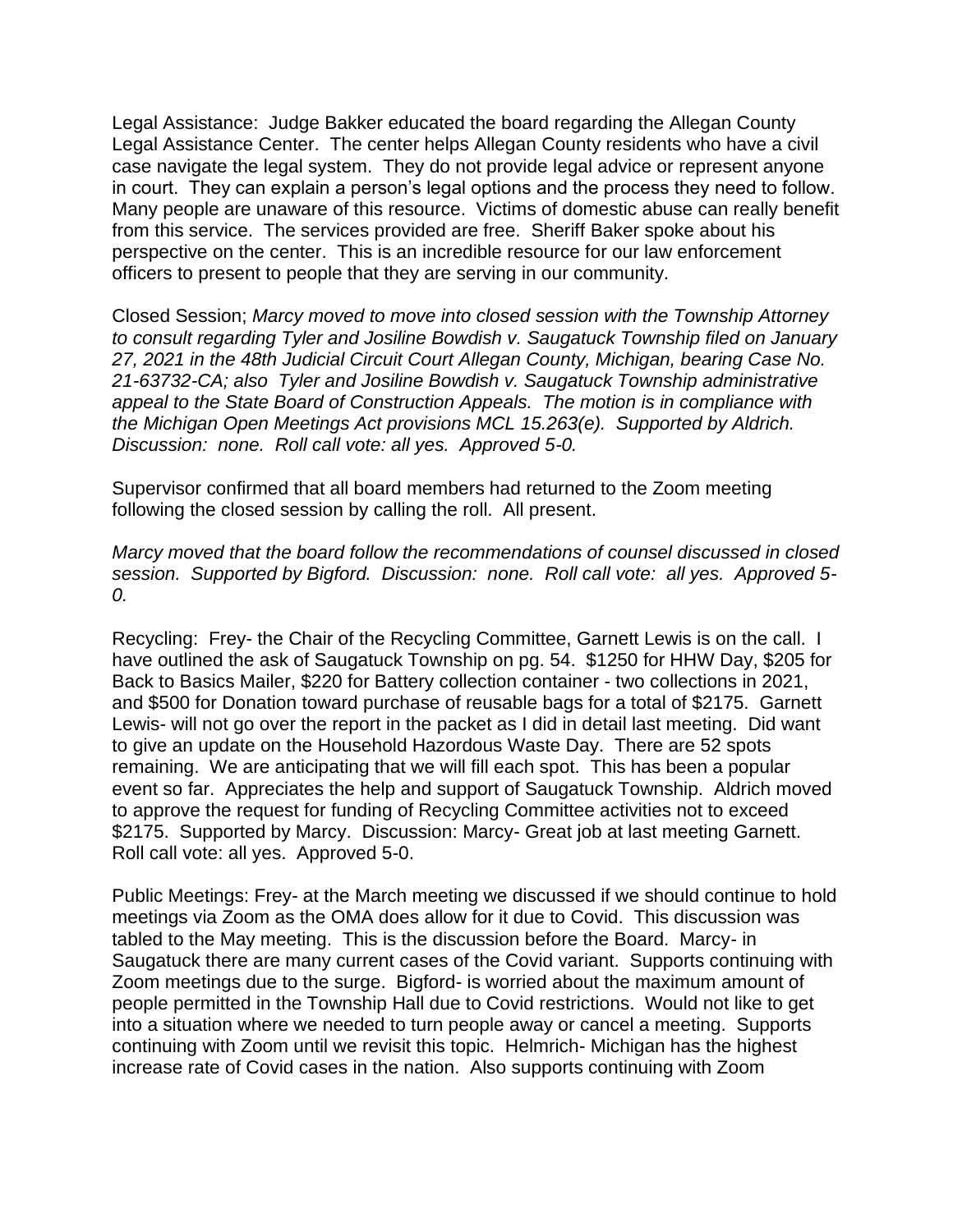meetings on a month to month basis. Osman- suggested looking at this in 3 months. Frey- will address this in every manager's report with updates.

Wellhead Protection Ordinance Recommendation: Frey- there was an administrative error in the Wellhead Ordinance that was adopted in February. It was not noticed in the newspaper in time to fulfill legal requirements. It is before you again to pass and the administrative work will get done. *Aldrich moved to adopt the Wellhead Protection Ordinance and corresponding overlay district as recommended by the Township Planning Commission. Supported by Helmrich. Discussion: none. Roll call vote: all yes. Approved 5-0*

Planning Commission and Zoning Board of appeals: Osman- we have some openings and some applicants for the Planning Commission and the Zoning Board of Appeals. Frey- at the April meeting the Board accepted the resignation of Bill Rowe from the Planning Commission and the Zoning Board of Appeals. We received four letters of interest from Russell Harris, Dick Waskin, Denise Webster, and Michael Wurth. We received of letter of interest from Denise Shipley to fill the vacancy on the Zoning Board of Appeals as the PC liaison. Candidates were invited to introduce themselves and tell a little about their desire to be on the PC. Michael Wurth- recently retired, has lived in the area for about 12 years. My professional background is in product development and marketing. Has worked for Steelcase, Mohen and Haworth in strategic planning. Has much experience in budgets, and process development and implementation as well. Loves the community and would love to be of service. Is available year round. Helmrich asked Mr. Wurth if he had any planning related concerns that he would like to see addressed or become involved in. Wurth- has an extensive background in design and is very sensitive to careful development. Is interested in preserving the character of the community while satisfying the community goals. Bigford- are you open to training/education regarding planning? Wurth - yes. Russ Harris- has lived in West Michigan his entire life. Raised his family in the Township. His kids graduated from Saugatuck High School. Was active in volunteering at the school. Has coached as well. Has much interest in local trails. Work experience is in sales. Has been active in the Beach Sweep Program locally. Is interested in serving the community. Helmrichplease share an issue that you think the PC could spend more time addressing. Harris-Appreciates the attention to careful development of the PC. Thinks the PC has done a great job with this in the last couple of years. Is open to training specifically the citizens planning training at MSU and is available year round. Dick Waskin- is the Broker/Owner of the RE/MAX Saugatuck-Douglas office. Has been in real estate for 35 years in the Saugatuck area. Has done many things related to zoning and planning with the tricommunities. Is very familiar with the zoning in the area. Desires to be on the PC to be fair and equal to all community members. The zoning rules need to apply equally to each person. Zoning rules and policies need to be crystal clear so before a person even approaches the PC, they know exactly what they can and cannot do. Has such an extensive history in this area with zoning issues. Thinks its important for the Township to remember and learn from both the successes and failures in the past. Thanks the board for considering him. Marcy- when I first learned that there was a realtor on the PC (Bill Rowe) I wondered if there was a conflict of interest there. Please discuss your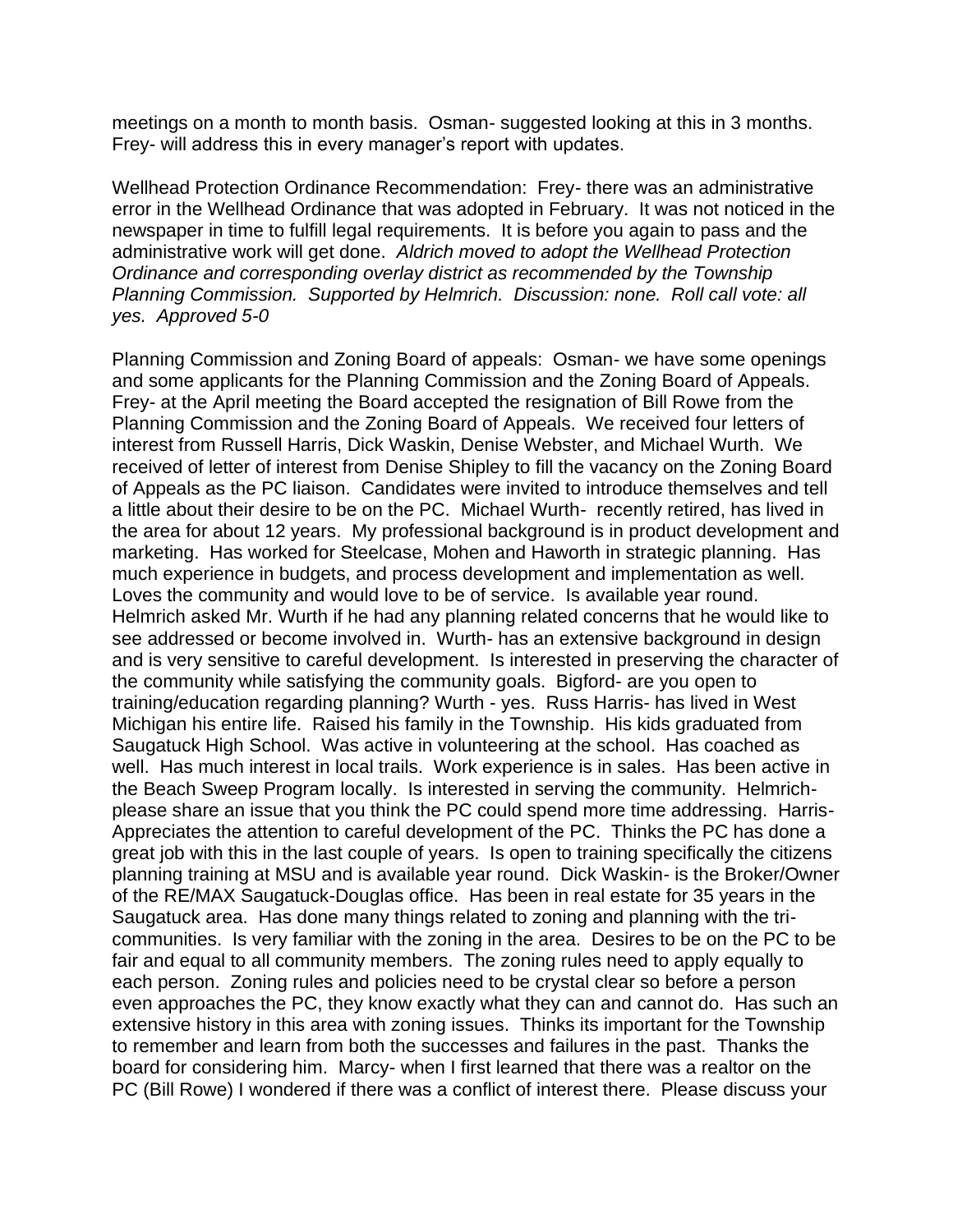thoughts on this. Waskin- has had many conversations with Rowe on this subject. Rowe errored on the side of caution and recused himself even if there was a slight possibility of a conflict. I agree with his practice. Helmrich- based on your history and experience, what is the biggest asset that you would bring to the PC? Waskin- hopes he covered this in talking about his history and learning from the good and the bad. Remembers a few years back when there were issues with water pollution and the PC was recommending to pass an ordinance that required well testing before any property changed hands. Property changes hands for a variety of different reasons so a group of realtors, other concerned citizens and I got together and worked with the PC regarding this and they changed the ordinance so that the water only had to be tested if the property had a home on it. Would be interested in the Citizen Planner course. Is also here year round. Denise Webster- applauded all of the other applicants. Is retired. Extensive experience with Planning and Zoning in Isabella County. Also has experience in resource recovery in Isabella County. Has experience in two close municipalities having to work together (township and city). Has also served on a Fire Board. Would be happy to serve the Township. Is available year round. Has done a great deal of training, but would be happy to do additional training. Has been involved in updating a Master Plan. Helmrich- in all of your extensive history in planning and zoning, is there any issues that stand out as being particularly contentious? Webster- In Isabella there was an intensive livestock operation wanting to move into the county. It was a packed room. There were many concerns with smell and other issues. It did end up passing. There was also an electronic recycling center proposed and unfortunately it did not pass because it was not presented fully and residents did not understand it. Denise Shipley- Would love to serve as a liaison to the ZBA. Seems like a good fit. Loves to research and dig deep to find the correct information. *Osman- Appoint Michael Wurth to the remaining term on the Planning Commission. Aldrich moved to accept the appointment of Michael Wurth to the Planning Commission. The motion was not supported and withdrawn. Osman- Appoint Denise Webster to the Planning Commission. Bigford moved to accept Supervisor Osman's appointment of Denise Webster to the Planning Commission. Supported by Aldrich. Discussion: Marcyappreciates all of the applicants. Others may have had some more direct experience. Roll call vote: all yes with the exception of Marcy. Approved 4-1. Helmrich moved to appoint Planning Commissioner Denise Shipley as liaison to the Zoning Board of Appeals. Supported by Aldrich. Discussion: none. Approved 5-0.* 

Township Hall Renovation Plan: This will effect the budget conversation. The Board approved a Strategic Action Plan and one of the focus goals was township hall renovations. This timeline addresses that focused goal. Reviewed the timeline included in the packet. All of these steps will require board approval. Bigford- at what point in this process will we have a better idea of the actual cost of this endeavor? Frey- in the design process in September. *Marcy moved to accept the tentative project timeline and request the Township Manager to implement the Hall renovation project. Supported by Aldrich. Discussion: none. Roll call vote: all yes. Approved 5-0.* 

Road Asset Management Plan: Frey- in your packet you will find the Final Draft Road Plan. The plan reviews the current conditions of our roads and how our past practices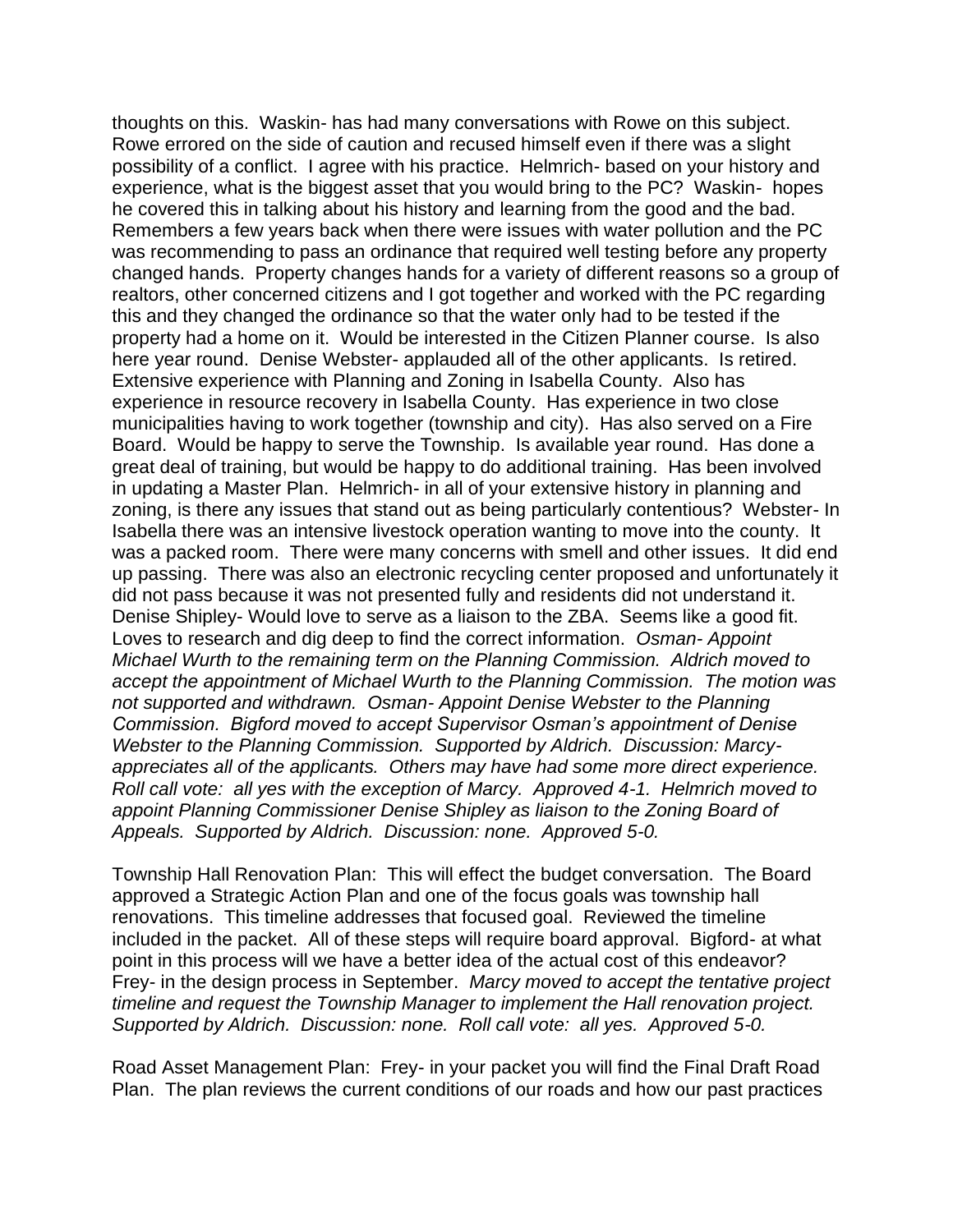have impacted our local streets. The roads in the Township are some of the best in Michigan. The plan provides a road analysis to look toward the future and offers four scenarios that are available to the Township regarding road maintenance. Prein and Newhoff will be at our next meeting to review this document and to facilitate the Road Millage and recommendation from the Road Liaison and the Township Manager. *Bigford moved to accept the proposed Final Draft Road Plan as presented. Supported by Marcy. Discussion: none. Roll call vote: all yes. Approved 5-0.*

Budget Narrative: Frey- the Financial Policy outlines a Budget Calendar. Board budget requests were due March 12, the Draft Budget is being presented tonight (April 14), the Final Budget Draft will be presented May 12, and the Budget Hearing and adoption will be on June 9. There are 4 millages in the Township: Roads 1, Roads 2, General Operating, and Cemetery. Reviewed the information related to these millages including dates of election, original millage authorization, 2021 millage rates and expiration dates of millages. All of this information can be found on page 94 of the packet. Reviewed the Township Millage Comparison chart on page 105 of the packet. As you can see our revenues go down due to the Headlee Roll Back. Our expenses go up due to inflation and our revenues go down. In 2020 Voters passed the Allegan County Tax Limitation Proposal with 59% approval, 64% in the Township. This allows the Township to levy up to 1.07 mills annually for general operations, subject to Headlee reductions. The general operating millage supports the general operation of the Township. Helmrich this is based on the tax year not the fiscal year, correct? Frey- yes. Highlighted the "Your Tax Dollars at Work" chart on page 104 of the package. 8% or less of each property tax dollar goes to the Township. Also highlighted the "Township General Operating Revenues" chart on page 103 and the "Proposed Township General Operating Revenues" on page 106. Our most reliable revenue source is property taxes. The Strategic Action Plan includes a goal to stabilize our funding revenue. Helmrich- in terms of the revenue side of things, have the projected federal relief funds been accounted for in this? Frey- no, the relief funds would be a one time thing, this looks at the current operating revenue and what is being proposed in the budget. Township Board Goals and Budget Items- there are 3 priority area focus goals: Increase professional staff, Township Hall renovations, and Operating Millage provides growth and stability. Budget Requests and Direction: Adhere to the focus goals, Office upgrades to provide an office that can serve the residents in the best possible way, Maintain our trails, parks and Township facilities, Better access to technology for Board members, and Work to implement the Master Plan and other Capital Improvement Plans. Summarized the General Fund Overview including revenues and expenditures. Summarized the Road, Cemetery, Ambulance, Sewer Debt, Capital,and Water and Sewer fund revenues and expenditures. Explained the Fund Balance Estimator. Marcy- Is amazed by all the work Joe has done. Good job. Bigford- please talk about the 8-12 month staffing analysis. In my experience working in the office, it does not seem like a part time and full time support staffing is necessary. There are new projects from the PC and the Board. The intern would assist with these projects. At the end of the internship we will have a better idea of staffing needs. Helmrich applauds the intern program and supports the idea of increasing Lynee Wells time in the office. Also supports the idea of the part time office support increasing to full time. Bigford and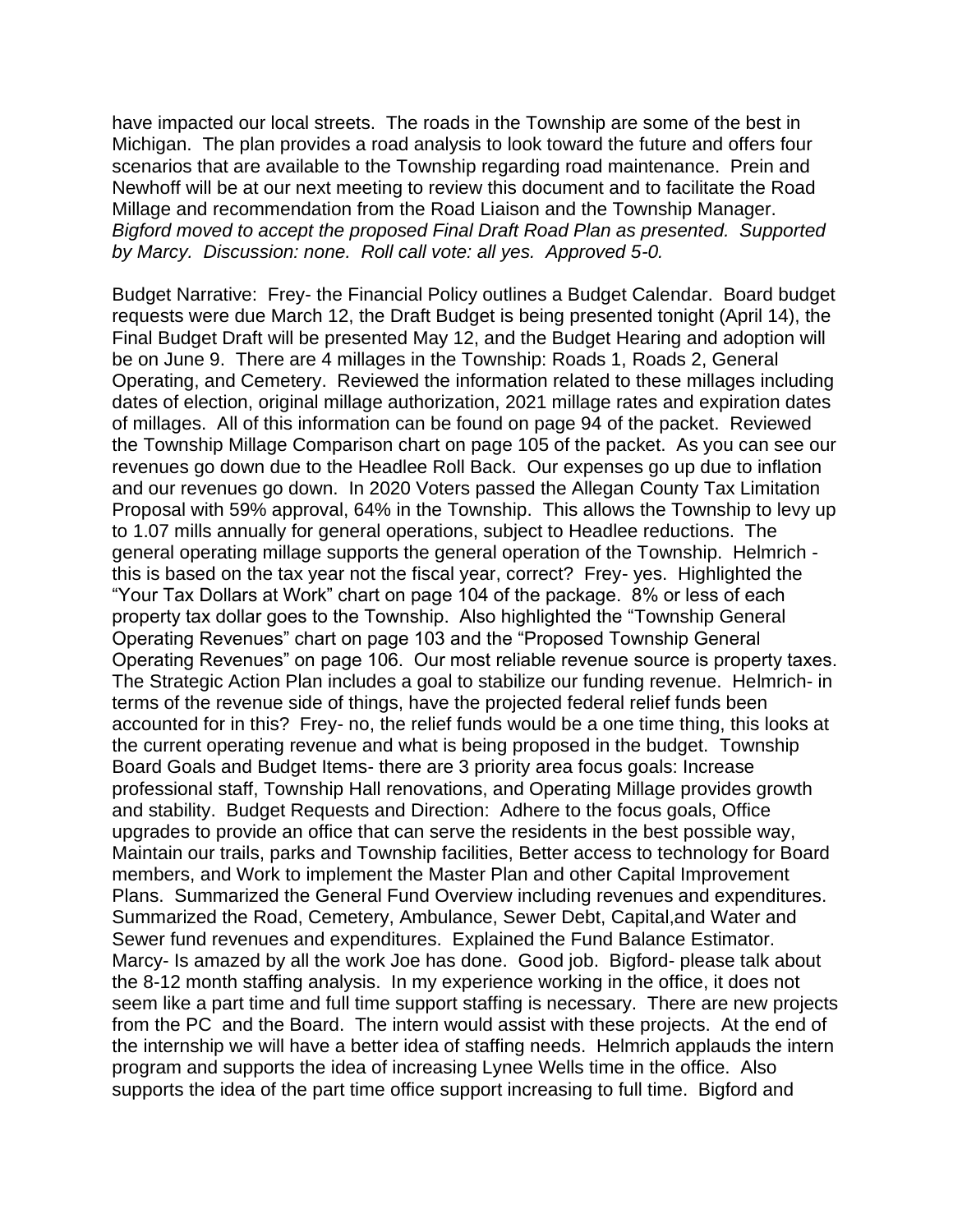Aldrich supported Helmrich's comments. Helmrich- applauded Frey for all of his work on the budget. Asked if there was a possibility to include website and mail chimp upgrades. Frey- some fund balance would need to be utilized to address these projects in this fiscal year. Helmrich- would like to see Frey look at what items in the budget could be moved or put off to allow for these projects in this fiscal year rather than take from the fund balance. Bigford- agrees that the website is not user friendly and generally antiquated, but this was not identified as a focus goal. There is staff time and Township funds associated with this project. Helmrich- the budget is not about just our top 3 goals. Marcy- believes we have had this conversation and we decided to put off the website overhaul. We can't do everything in one year. Frey- we could allocate the additional (not required) payment to MERS to Website improvements. Helmrich- thats a great example, that's what I was looking for. We do have to be balanced. There is an increase in the proposed revenue for this year. Suggested a special meeting for a Budget Workshop. This idea was supported by Bigford, Marcy and Aldrich. Bigford-Osman has lost connection. *Marcy- moved to appoint Clerk Bigford as the chairperson. Supported by Aldrich. Discussion: none. Roll call vote- all yes. Approved 4-0.* Frey will schedule a Budget Workshop.

ACRC Road Project Proposal: Frey- The ACRC has submitted their recommendation to the Board for approval of the road projects 400028, 400029 and 300015. The project descriptions and the bid sheet are attached. Please keep in mind the final cost to the township will include contract cost as well as about 10% additional for inspection, testing and overhead. *Marcy moved to accept the Allegan County Road Commissions recommendation to select the lowest bidder to conduct road maintenance project 400028 and 400029 and PH 300015. Supported by: Aldrich. Discussion: none. Roll call vote- all yes. Approved 4-0.*

Blue Star Trail Engineering Agreements: Frey- Over the past 3 weeks the Blue Star Trail Study Committee, the three municipalities, along with the Friends of the Blue Star Trail have been working on the first step towards completing the BST and to creating a full interlocal agreement. This first step is to connect the Township portion of the trail to the Douglas portion through the City of Saugatuck. Included in this memo are three documents necessary for the engineering to take place. The FOTBST will be paying all fees regarding the engineering of the trail. The agreements are the Final Draft Interlocal Agreement, the Final Draft Agreement to Pay Engineers, and the Final Draft Agreement to Contract with Engineers. These agreements have been reviewed and still require final legal review. Attorney Curcio and I recommend approval with the condition of final review and approval from the Township Attorney and Manager. *Marcy moved to approve and authorize signature on Final Draft Interlocal Agreement, Final Draft Agreement to Pay Engineers, and Final Draft Agreement to Contract with Engineers, as presented; subject to minor modifications requested by other parties to those agreements and approved by the Township Manager and Township Attorney. Supported by Aldrich. Discussion: Bigford- is pleased to see some movement on this. Roll call vote: all yes. Approved 4-0.*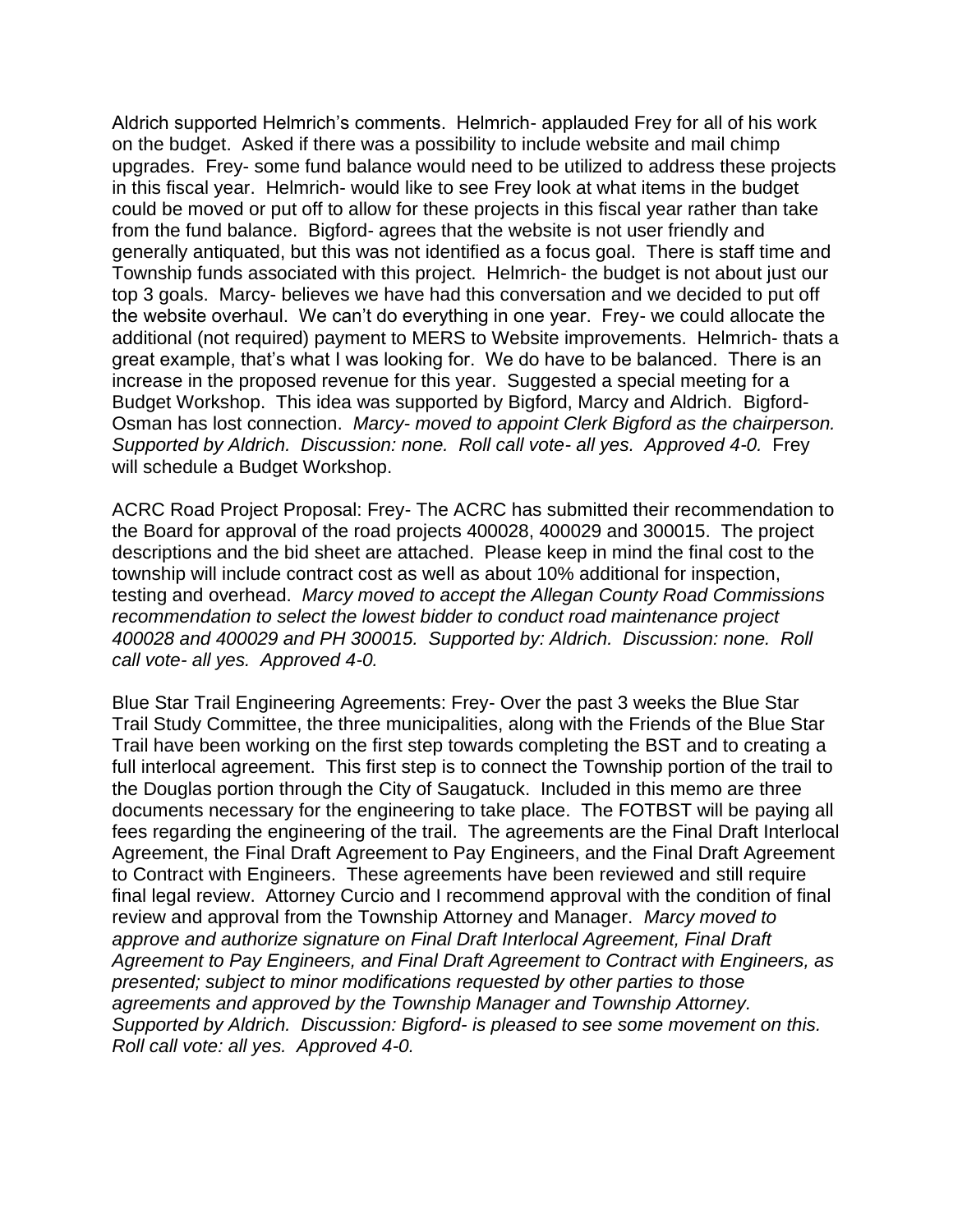Trail Proclamation: Frey- Supervisor Osman has endorsed the "National Trail Day" Proclamation that recognizes June 5, 2021 as National Trails Day in the Township of Saugatuck. Bigford- we value our trails and are known for them. Thinks that setting aside a day to give them their proper adieu is appropriate. Marcy thanked all of the volunteers for their work on trail maintenance.

Bill Rowe- Service Recognition Certificate: Bigford- this Certificate acknowledges that Bill Rowe served on the Planning Commission for 14 years. Thanked him for his dedication and excellence. Aldrich- also thanked Rowe for all of his work.

Treasurers Report: Helmrich: General Fund bank balance (at 4/1/21) = \$2.78M includes the CD liquidation of \$766K. Total Revenue YTD is 9.7% ahead of budget atnd YTD expenses are 15% below budget. Both are improvements from March. In General Fund only, revenue is 9.6% ahead of budget; expenses are 3.8% below budget. There continue to be no departmental overages. Significant revenue lines ahead of budget include annual marijuana permits and reimbursements for elections and some road work. Fiscal state of Township remains excellent. Investments: see separate report. Current total investments are at \$1,150,047.43; an increase of 50% from December due to new investments having ben made. We settled the 2020 tax year with the county on March 19. We owe two of our disbursement partners a final payment and will also receive a refund from a couple of them. Airm to have this balanced by April 30. Final Tax disbursement payments to approve: estimate of \$12K.

Planning Commission: The Planning Commission did not meet in March. Next Meeting is Monday, April 26 at 7:00pm. The three special committees of the PC are in formation. They are: Attainable Housing, Rural Character and Conservation, and Blue Star Corridor/Economic Development. I am working with Dave Ihle on the Economic Development team. We have invited two Township residents who are business owners to join. Biggby Coffee is on board so far. In response to the Board request that PC investigate a potential Historic District near the Kalamazoo River mouth, the Executive Director of the Michigan Historic Preservation Network will make a presentation to the PC at the April meeting.

Fire Board: State of Michigan experienced 30 fire fatalities so far for 2021. There was a 2151 Emergency pump shaft and housing repair for 17 thousand dollars. We sold a 1910 Ambar Rescue Boat to Presque Isle Fire Department for \$5K. There was a successful Vaccination clinic at the high school with only 3 days notice. It ran very smoothly. Thank you to Bill Wester for letting us use a golf cart to help transport people. Thank you also to Back Alley Pizza for providing pizza at a greatly reduced price. Graafschap Fire Dept. loaned us signage for the clinic and set it up for us. The SCA loaned us their parking lot for students to park for that day. Chris Mantles submitted a grant for AAA safety grant stabilization struts for 12-14 thousand. The fire board approved a 1000.00 funding for the Household Hazardous Waste day. We also discussed the 196 Construction work and difficulty it could create for the Fire Department. They want to be prepared for emergency situations during the reconstruction.